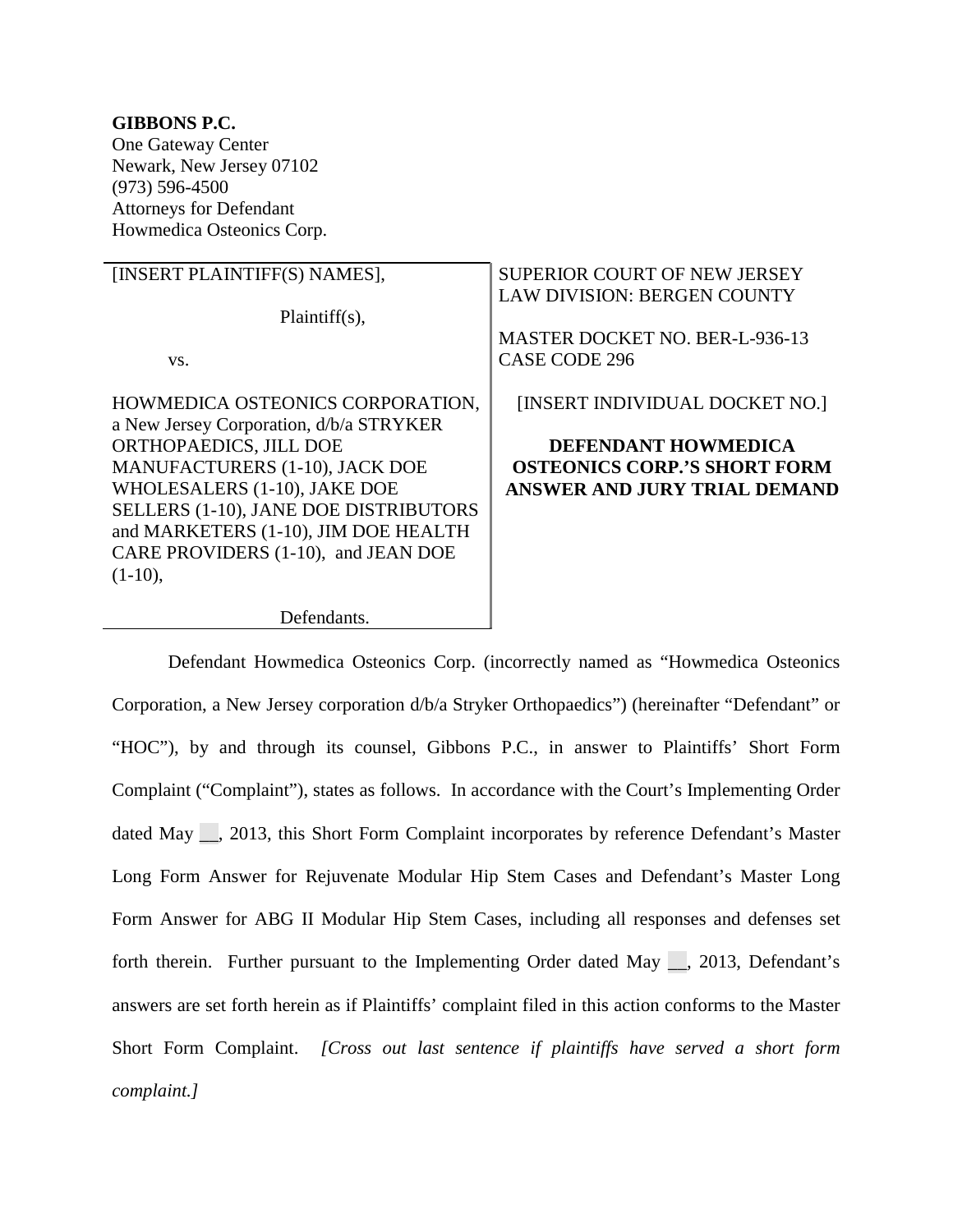1. Defendant admits that Plaintiffs purport to bring this action as indicated in the Complaint, but denies that there is any legal or factual basis for such relief. Defendant denies the remaining allegations contained in Paragraph "1" of the Complaint.

#### **PARTIES, JURISDICTION AND VENUE**

2. Defendant denies knowledge or information sufficient to form a belief as to the truth or falsity of the allegations set forth in Paragraph "2" of the Complaint as to Plaintiff's residency and citizenship, and leaves Plaintiff(s) to their proofs. Defendant denies the remaining allegations contained in Paragraph "2" of the Complaint.

3. Defendant denies knowledge or information sufficient to form a belief as to the truth or falsity of the allegations set forth in Paragraph "3" of the Complaint as to Plaintiff's residency, citizenship and marital status, and leaves Plaintiffs to their proofs. Defendant denies the remaining allegations contained in Paragraph "3" of the Complaint.

4. Defendant denies knowledge or information sufficient to form a belief as to the truth or falsity of the allegations set forth in Paragraph "4" of the Complaint, and leaves Plaintiffs to their proofs.

#### **FACTUAL ALLEGATIONS**

Allegations as to **Right-Side** Implant/Explant Surgery(ies):

5. Defendant denies knowledge or information sufficient to form a belief as to the truth or falsity of the allegations set forth in Paragraph "5" of the Complaint. To the extent the allegations in Paragraph "5" seek to impute liability to Defendant, they are denied.

6. Defendant denies knowledge or information sufficient to form a belief as to the truth or falsity of the allegations set forth in Paragraph "6" of the Complaint. To the extent the allegations in Paragraph "6" seek to impute liability to Defendant, they are denied.

2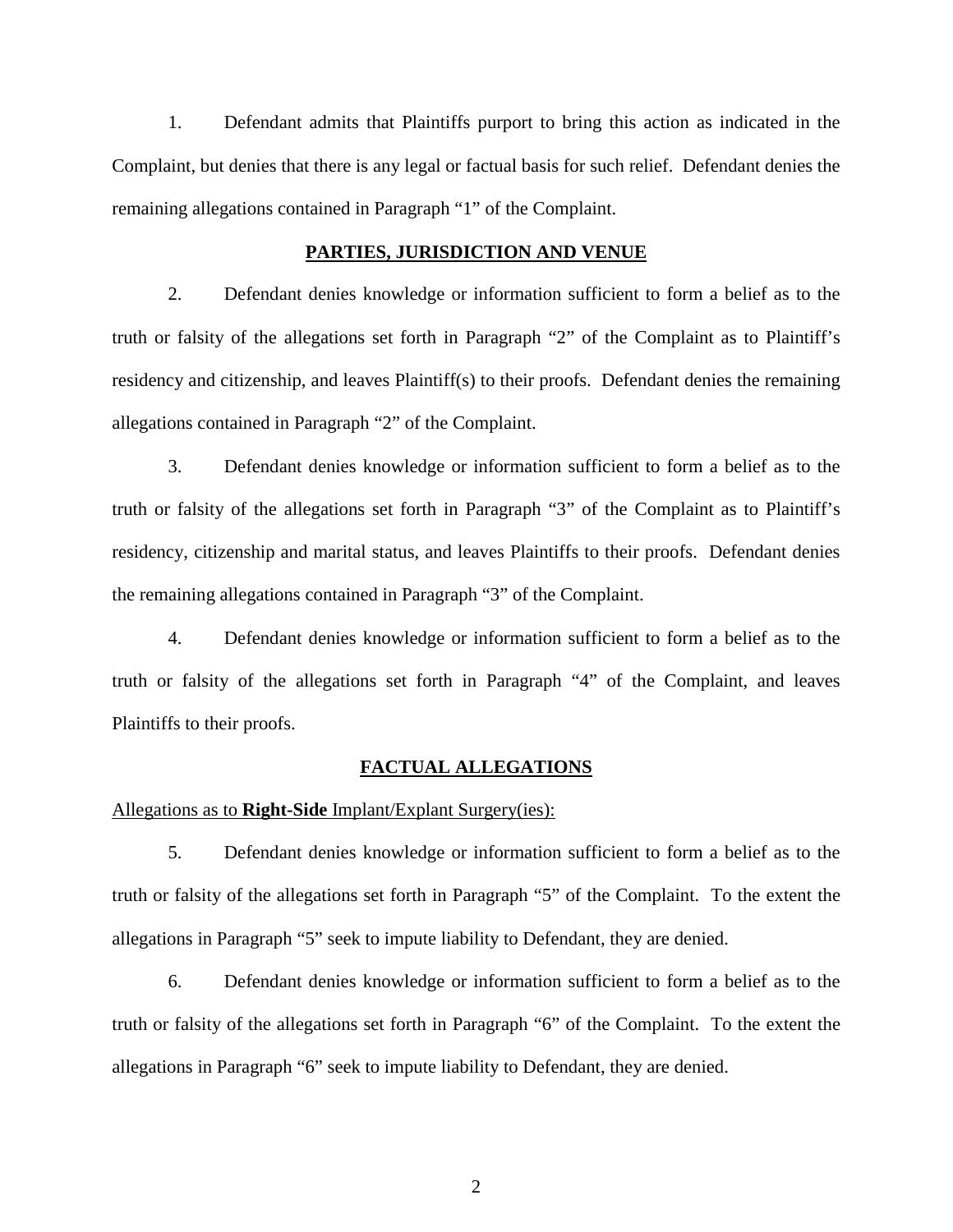7. Defendant denies knowledge or information sufficient to form a belief as to the truth or falsity of the allegations set forth in Paragraph "7" of the Complaint. To the extent the allegations in Paragraph "7" seek to impute liability to Defendant, they are denied.

8. Defendant denies knowledge or information sufficient to form a belief as to the truth or falsity of the allegations set forth in Paragraph "8" of the Complaint. To the extent the allegations in Paragraph "8" seek to impute liability to Defendant, they are denied.

### Allegations as to **Left-Side** Implant/Explant Surgery(ies):

9. Defendant denies knowledge or information sufficient to form a belief as to the truth or falsity of the allegations set forth in Paragraph "9" of the Complaint. To the extent the allegations in Paragraph "9" seek to impute liability to Defendant, they are denied.

10. Defendant denies knowledge or information sufficient to form a belief as to the truth or falsity of the allegations set forth in Paragraph "10" of the Complaint. To the extent the allegations in Paragraph "10" seek to impute liability to Defendant, they are denied.

11. Defendant denies knowledge or information sufficient to form a belief as to the truth or falsity of the allegations set forth in Paragraph "11" of the Complaint. To the extent the allegations in Paragraph "11" seek to impute liability to Defendant, they are denied.

12. Defendant denies knowledge or information sufficient to form a belief as to the truth or falsity of the allegations set forth in Paragraph "12" of the Complaint. To the extent the allegations in Paragraph "12" seek to impute liability to Defendant, they are denied.

#### **ALLEGATIONS AS TO INJURIES**

13. Defendant denies the allegations contained in Paragraph "13" of the Complaint (including all of the sub-paragraphs).

14. Defendant denies the allegations contained in Paragraph "14" of the Complaint.

3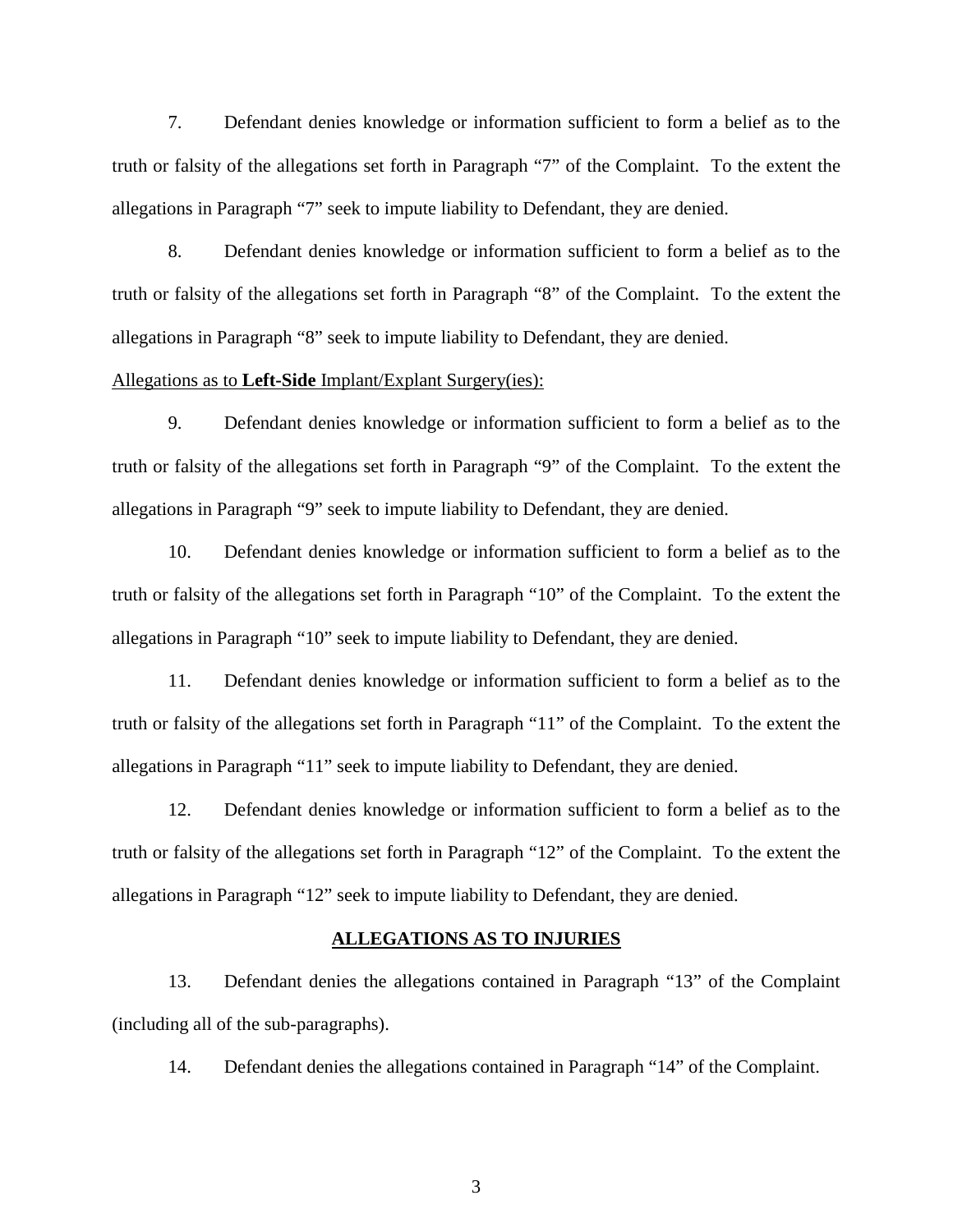15. Defendant denies the allegations contained in Paragraph "15" of the Complaint.

16. Defendant denies the allegations contained in Paragraph "16" of the Complaint.

17. Defendant denies the allegations contained in Paragraph "17" of the Complaint.

18. Defendant denies the allegations contained in Paragraph "18" of the Complaint.

### **DEFENDANT-SPECIFIC ALLEGATIONS AND THEORIES OF RECOVERY**

19. Defendant denies the allegations contained in Paragraph "19" of the Complaint (including all of the sub-paragraphs).

### **PRAYER FOR RELIEF**

In response to Plaintiffs' Paragraph and subparts entitled "Prayer for Relief," Defendant denies all statements that Plaintiffs are entitled to any relief and/or damages whatsoever against Defendant.

#### **SEPARATE DEFENSES**

 Defendant adopts and incorporates by reference every separate defense set forth in its Master Long Form Answer for Rejuvenate Hip Stem Cases and Master Long Form Answer for ABG II Modular Hip Stem Cases. In accordance with the Court's Implementing Order dated May  $\Box$ , 2013, HOC reserves the right to assert case-specific defenses at a later time to be determined by the Court.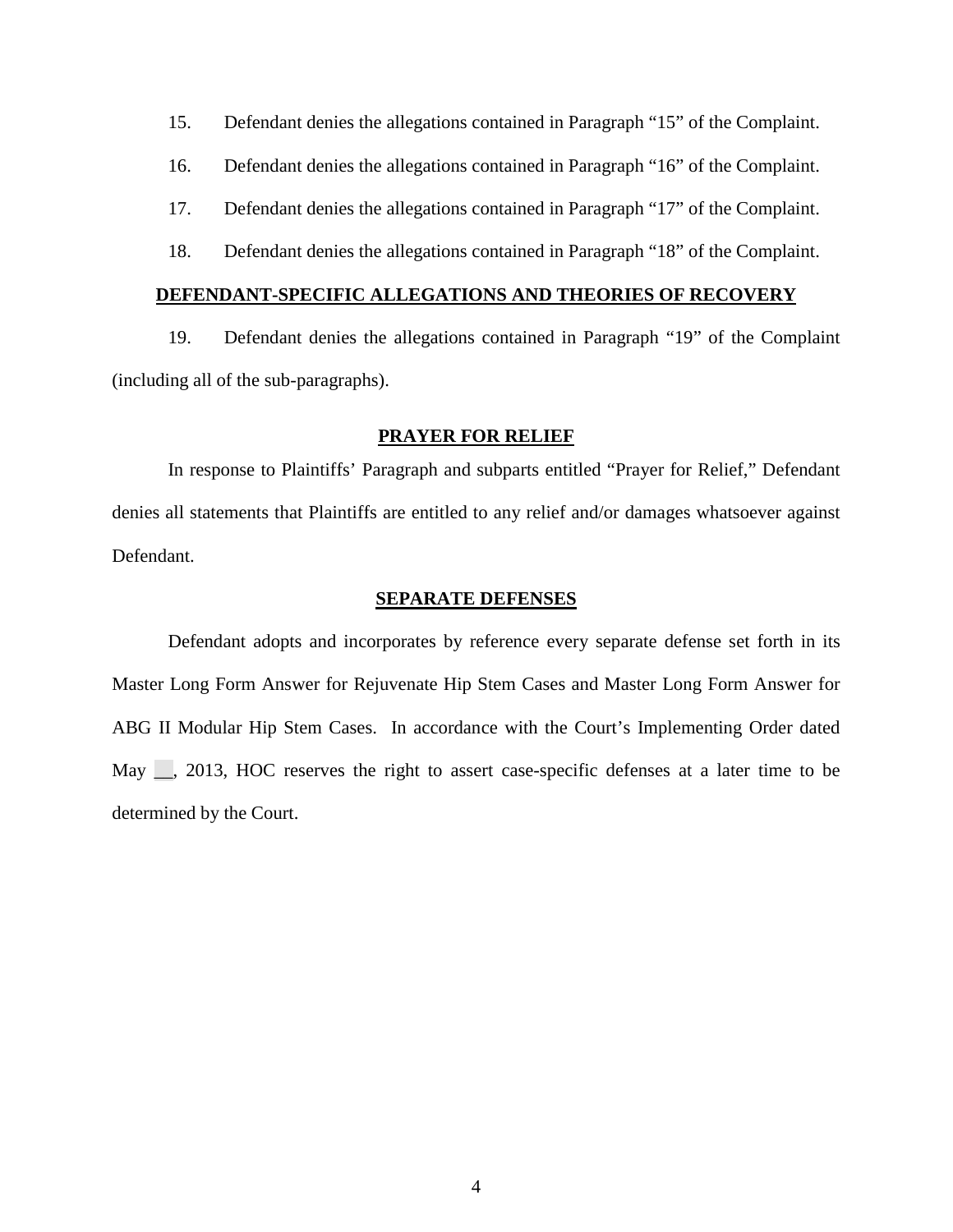**WHEREFORE**, Defendant demands judgment in its favor and against Plaintiffs, dismissing Plaintiffs' Complaint with prejudice, together with the costs of suit and such other relief as the Court deems equitable and just.

**GIBBONS P.C.**

One Gateway Center Newark, New Jersey 07102 (973) 596-4500 Attorneys for Defendant Howmedica Osteonics Corp.

Dated: May  $\_\_$ , 2013 By:  $\_\_$ 

Kim M. Catullo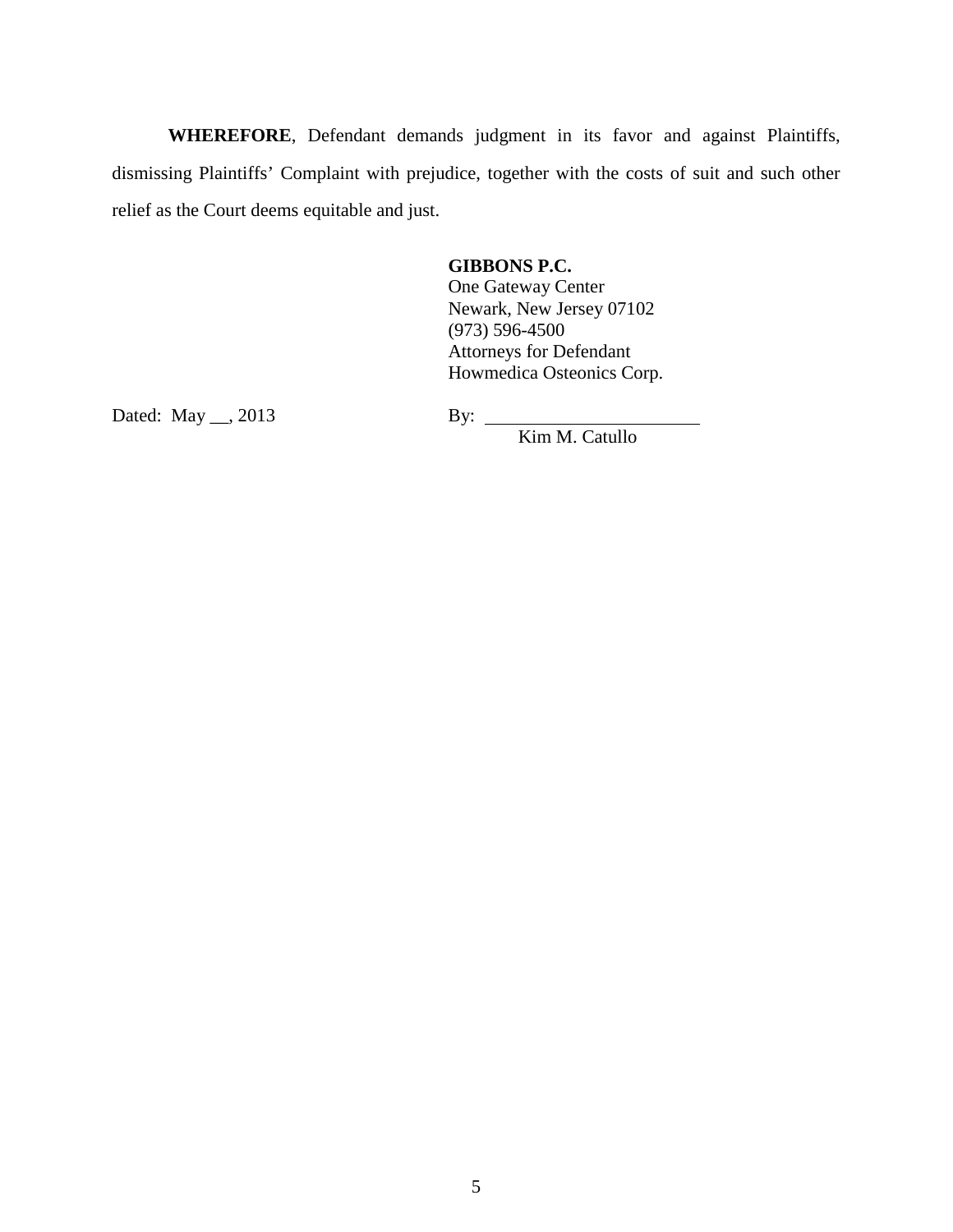# **DEMAND FOR A TRIAL BY JURY**

Defendant demands a trial by jury of twelve of all claims triable as of right by jury.

# **GIBBONS P.C.**

One Gateway Center Newark, New Jersey 07102 (973) 596-4500 Attorneys for Defendant Howmedica Osteonics Corp.

By:

Kim M. Catullo

Dated: May \_\_, 2013